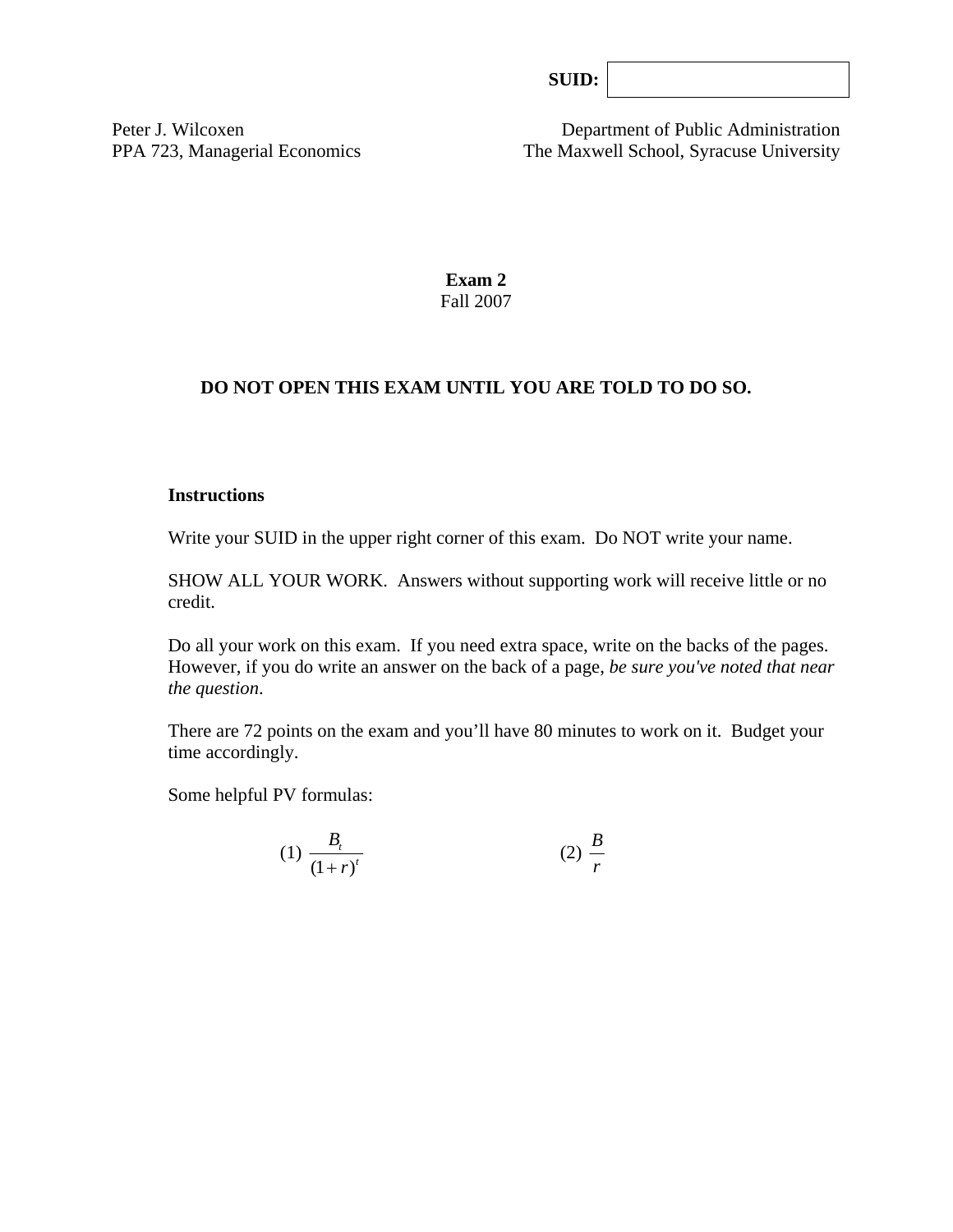## **Part 1 (36 points total)**

A household buys two goods, X and Y, and likes to have exactly 3 units of the Y good for each unit of X. Initially, the price of X is \$200, the price of Y is \$100, and the household spends \$40,000.

## **Question 1a (12 points)**

Please derive the household's demand equations for X and Y. Then calculate its initial consumption of each good. Draw the household's budget constraint and include the numerical values of its intercepts. Also sketch several of its indifference curves and show its initial equilibrium on the diagram. Be sure to show your work and label everything.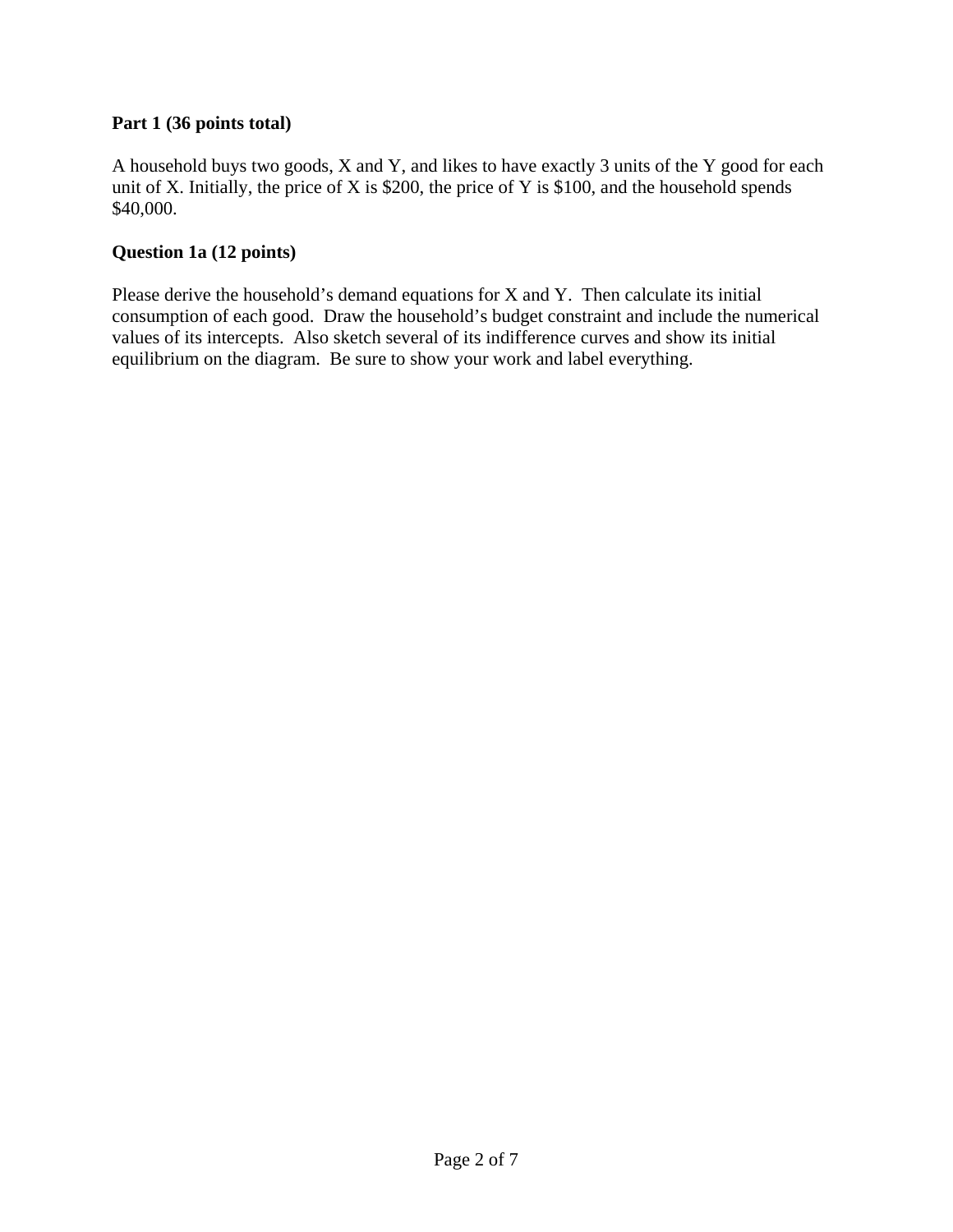# **Question 1b (12 points)**

Suppose that an improvement in manufacturing technology could reduce the price of good X to \$100 (X might be something like solar cells). Calculate how the reduction in Px would change the equilibrium values of X and Y. Also determine how much the household would gain from the price decrease by computing the compensating variation.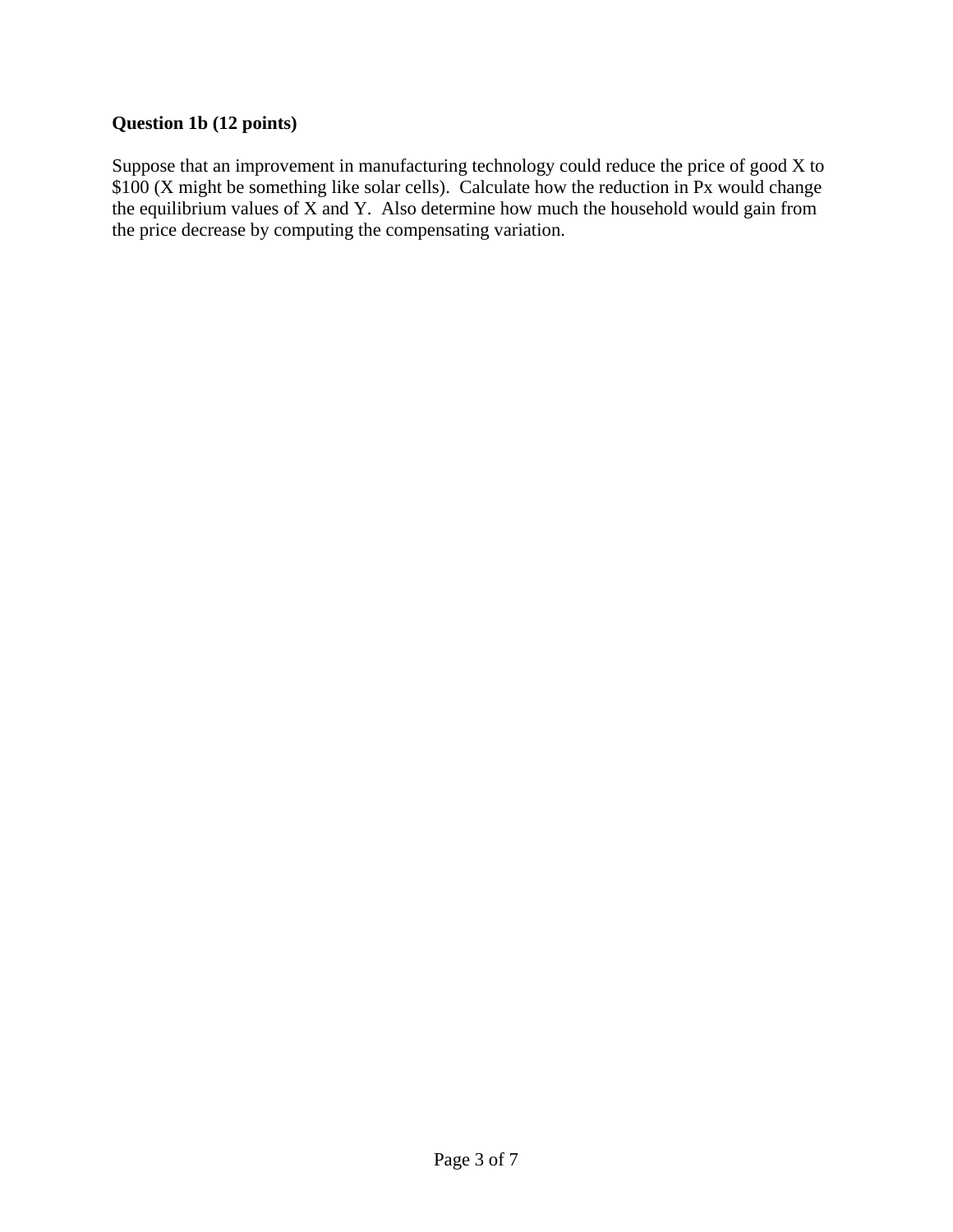## **Question 1c (12 points)**

Now suppose that the technology discussed in 1(b) does not exist yet and would require time and money to develop. A government agency is considering whether to fund the project. If it goes ahead, development will take 20 years and will cost \$40 million in each year (years 1-20). During years 1-20, there will be no change in Px. In year 21, Px will drop to \$100 and will remain at that level forever. There are 10,000 identical households in the community and each will benefit if Px is reduced. To keep things simple, you may treat the households as living forever.

Please sketch the relevant cash flow diagram(s) and determine whether it would be a good idea for the agency to fund the project. Please use an interest rate of 5%.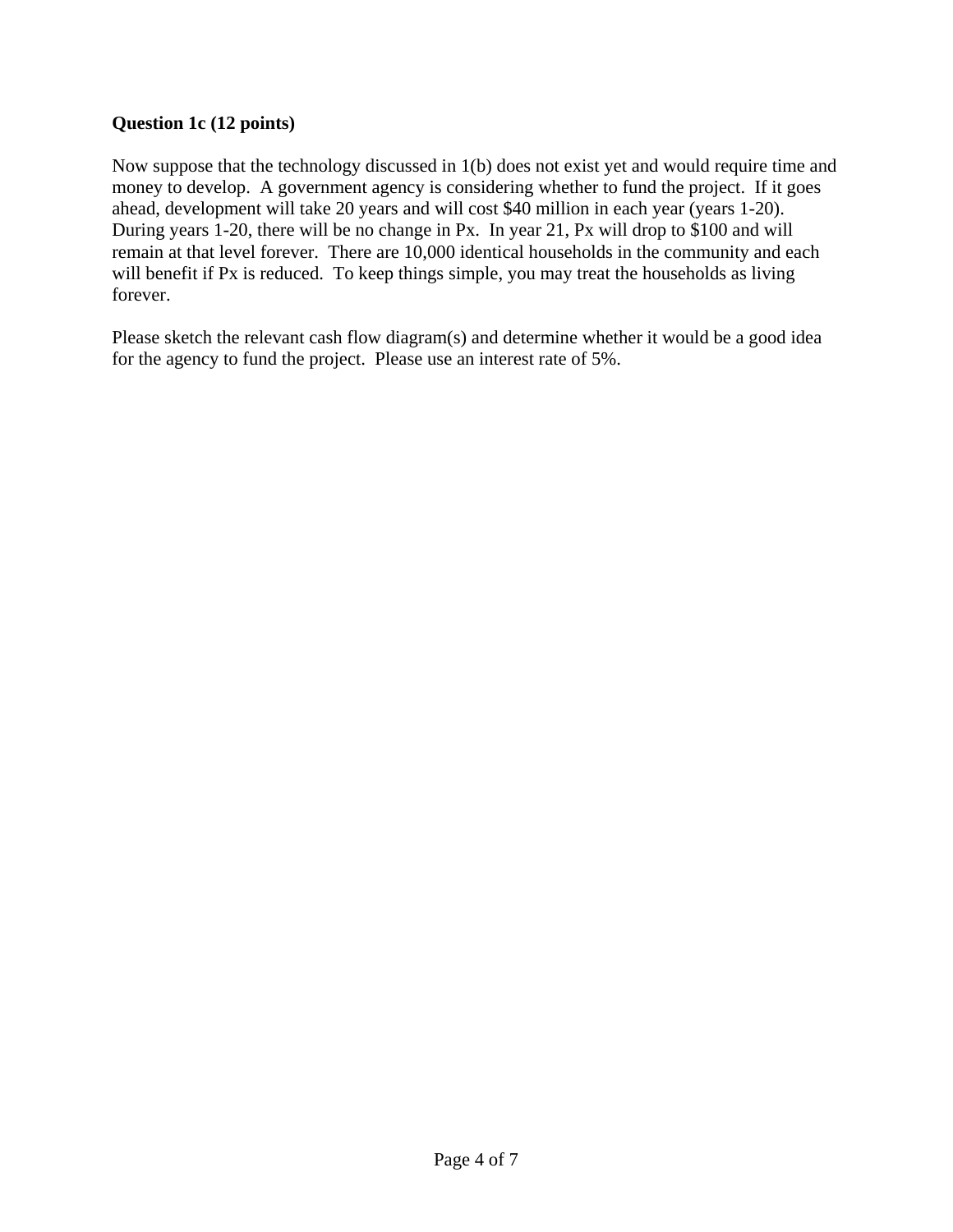## **Part 2 (12 points)**

A consumer buys two goods, A and B. His preferences can be represented by the Cobb-Douglas utility function shown below. Also shown are his demand equations and his expenditure function.

 $U = A^{0.2} * B^{0.8}$  $A = 0.2*M/Pa$  $B = 0.8 * M / Pb$  $M = U * (Pa/0.2)^{0.2} * (Pb/0.8)^{0.8}$ 

Initially  $Pa = $4$ ,  $Pb = $8$ , and the consumer spends \$1000 on the two goods in total.

Suppose the government imposes a \$1 tax on good A and a \$2 tax on good B. The price of A rises to \$5 and the price of B rises to \$10 (equivalent to a 25% tax on each good). Please calculate the revenue raised by the policy and the compensating variation. Which is larger? Briefly explain what that means.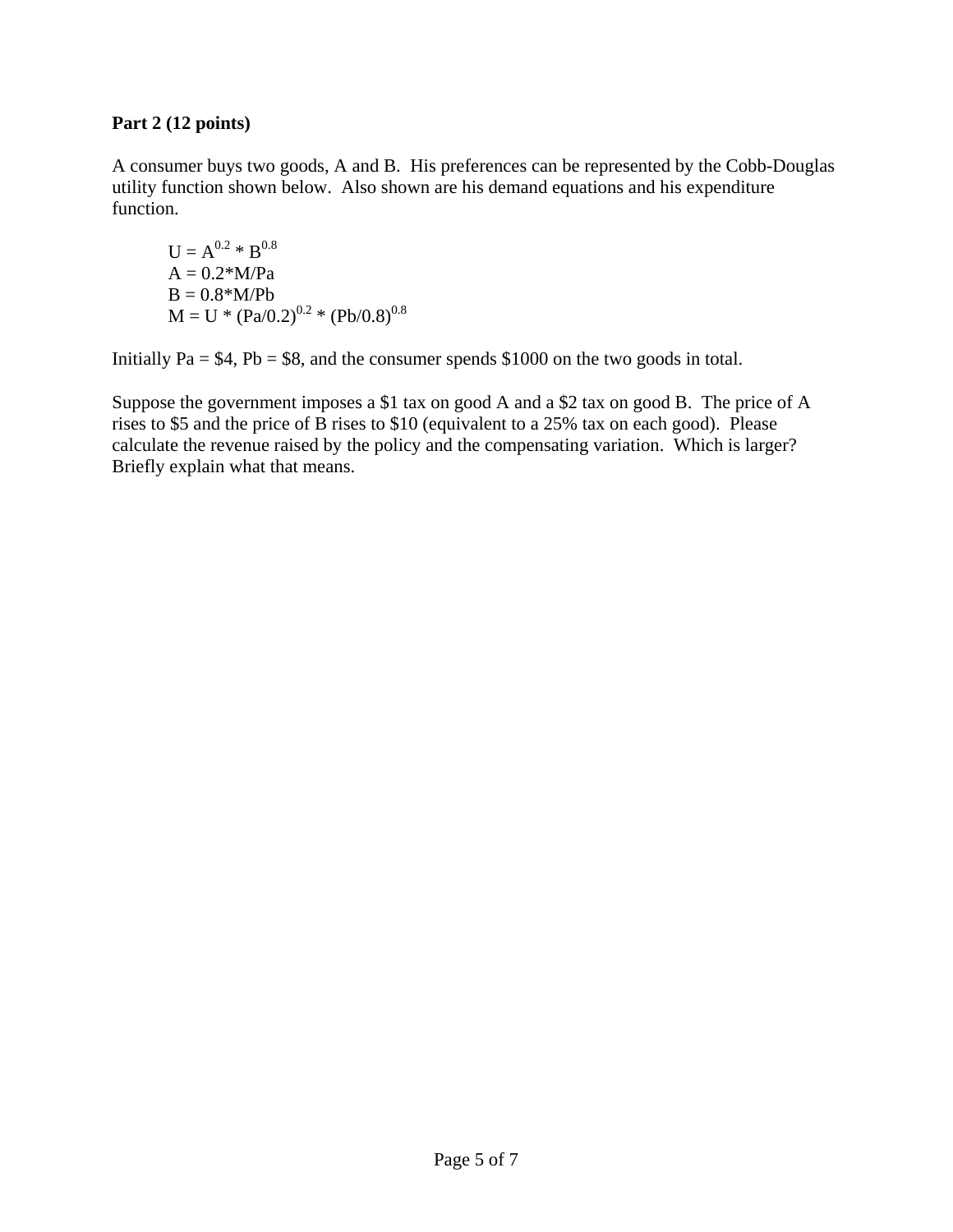## **Part 3 (24 points total)**

Suppose a large organization needs to upgrade and modernize its offices. It is considering two options: renovating its existing building, or moving to a new building in a different city. Renovating its current building will have to be done gradually and will cost \$500 million per year for 10 years (years 1-10). Moving to a different city can be done immediately (year 0) and will cost \$2.5 billion. However, moving will also cause the organization's annual costs to be permanently higher by \$100 million a year (starting in year 1).

## **Question 3a (12 points)**

Please draw cash flow diagrams for the two options and evaluate the present value cost of each. Which option is better? Why? Throughout the problem you should use 5% as the interest rate. By the way, this question is loosely based on a decision currently faced by the United Nations.